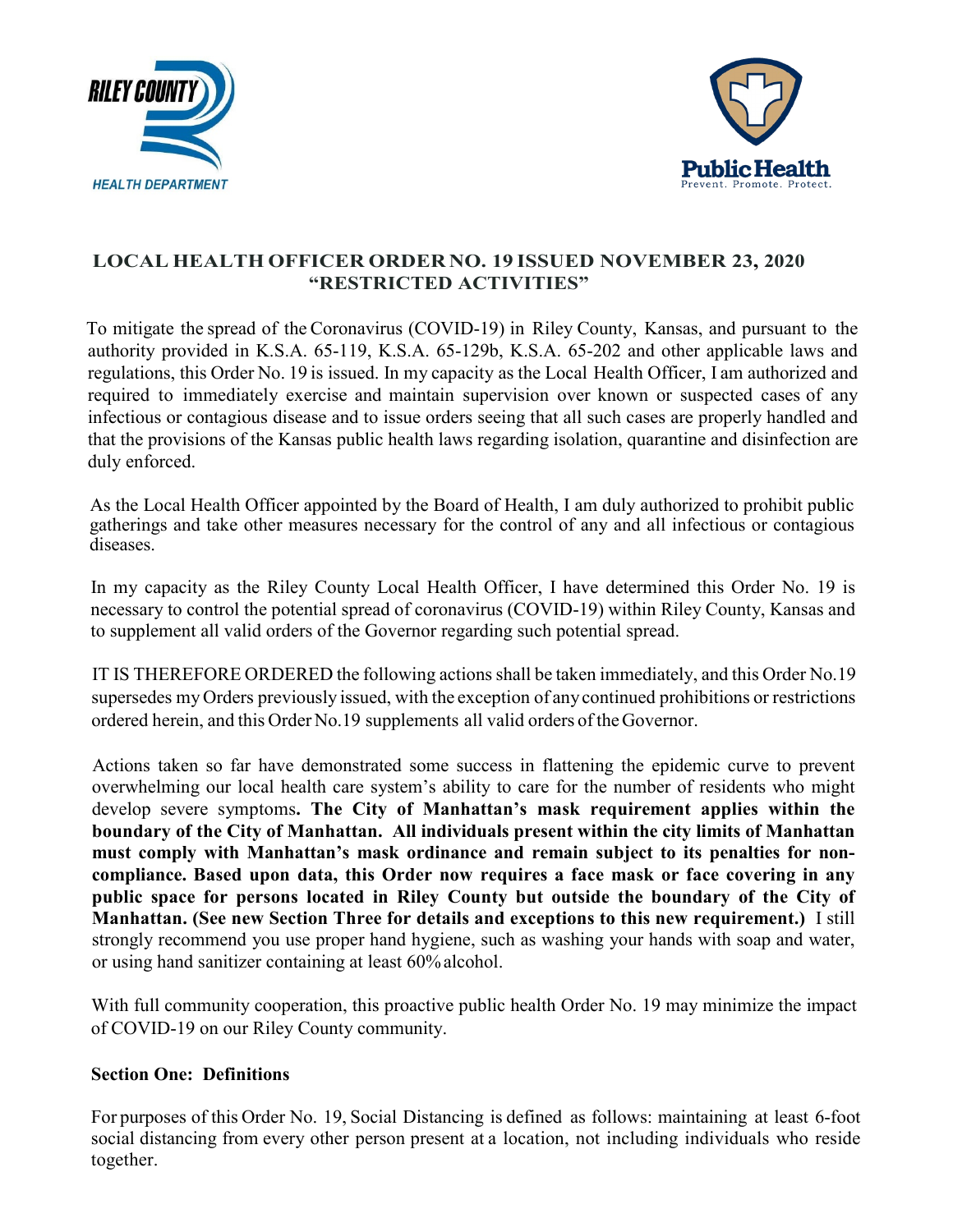For the purposes of this Order No. 19 the phrases and terms "public gathering," "mass gathering" or "event" are defined as any planned or spontaneous, public or private event or convening in which individuals are in one location and are unable to maintain a 6-foot distance between individuals (not including individuals who reside together) with only infrequent or incidental moments of closer proximity.

## **Section Two: Restricted Activities**

**For purposes of this Order No. 19, individuals are ordered to restrict activities based upon my authority as the Local Health Officer. People at high risk of severe illness from COVID- 19, and people who are sick, are urged to stay in their residence except as necessary to seek medical care. Social Distancing and masks or face mask coverings described in Centers for Disease Control and Prevention (CDC) guidelines are not required between members of the same household.**

## **A. MASS GATHERINGS**

- 1. Mass gatherings ofgreaterthan 50individuals areprohibited. All individuals present at a mass gathering in Riley County must comply with the county's mask ordinance. All individuals present at a mass gathering within the city limits of Manhattan must comply with Manhattan's mask ordinance and remain subject to its penalties for noncompliance, whether such mass gathering is authorized or not.
- 2. Events of greater than 50 individuals are only allowed if approved at least 14 days prior to the event. Please follow this link for the request form. [http://rileycountyks.gov/1857/Novel-](http://rileycountyks.gov/1857/Novel-Coronavirus-2019-nCoV)[Coronavirus-2019-nCoV](http://rileycountyks.gov/1857/Novel-Coronavirus-2019-nCoV)

## **B. BUSINESS RESTRICTIONS**

Businesses and other locations that are open shall comply with the following additional restrictions. For purposes of this Order No. 19, all businesses and locations are required to comply with theCenters for Disease Control and Prevention (CDC) "Interim Guidance for Businesses and Employers Responding to Coronavirus Disease 2019 (COVID-19), May 2020" [\(https://www.rileycountyks.gov/1870/Business-Guidelines\)](https://www.rileycountyks.gov/1870/Business-Guidelines) and industry-specific guidance from trade groups. Nothing in this order shall be interpreted to require that any business or location open if they choose not to.

- 1. It is strongly recommended that all employers screen each employee prior to each shift. It is strongly recommended any such screening include asking about symptoms, travel, and checking temperatures. Please use Appendix A for such screening.
- 2. All bars shall close and further service end, and all dine-in service \_at restaurants shall end at midnight and customers shall clear the premises in such bars and restaurants by 12:30A.M.
- 3. Drive-through, delivery, and curbside service at restaurants may continue past midnight.
- 4. All restaurants and bars are limited to seated areas only. This includes patios.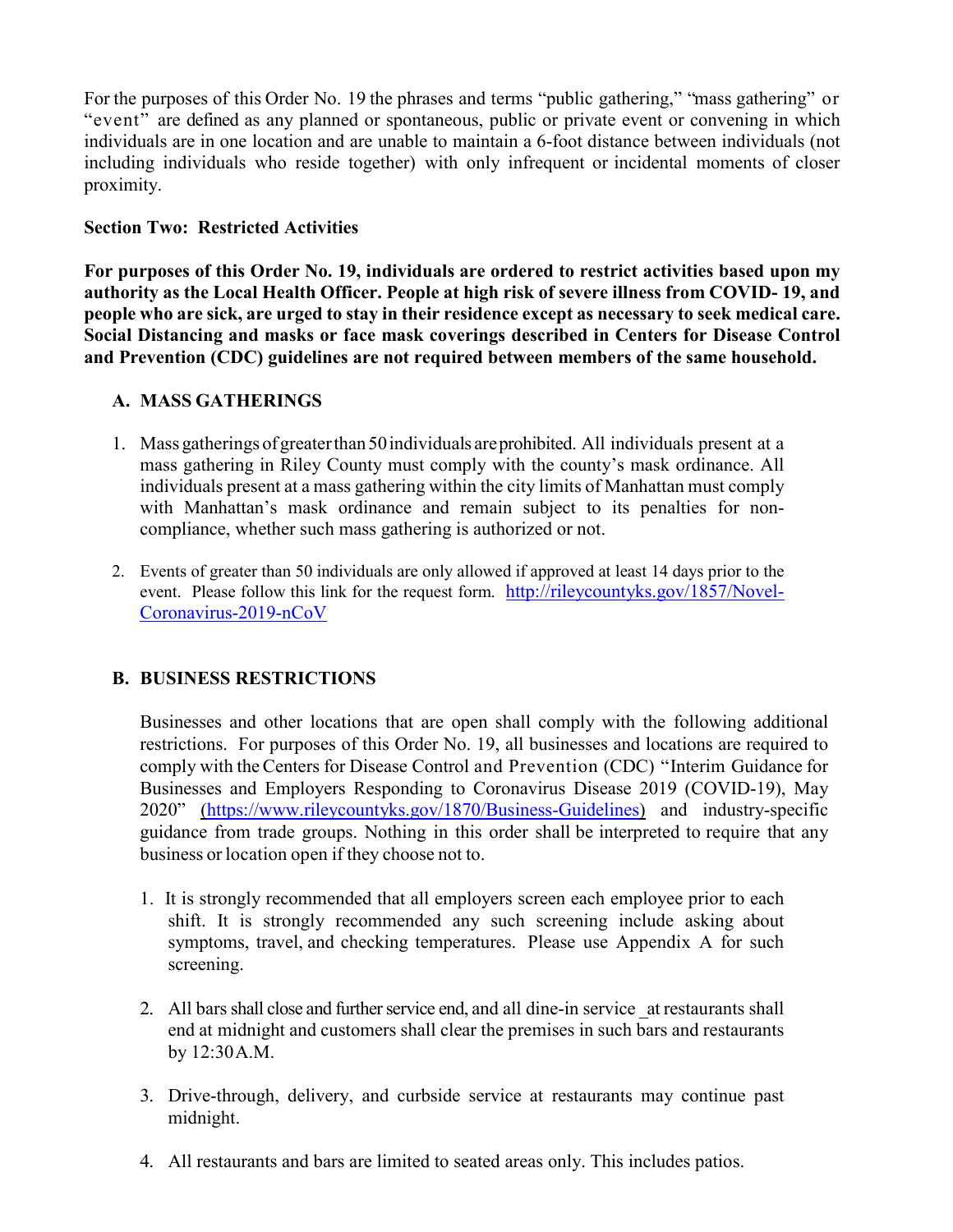- Consumption of food and/or beverages while standing at a counter/bar or in standing-only areas is prohibited.
- Consumption of food and/or beverages shall only take place at a counter or table via seated service.
- Dance floors (including but not limited to temporary spaces obtained by removing tables or other objects for the purpose to allow people to dance) shall be closed.
- 5. Seated parties must be placed at least 6 feet apart from all other seated parties. When that is not feasible, a barrier such as plexiglass or other partition shall separate those parties seated closer than 6 feet from one another, whether they are seated at booths or tables.

## **Section Three. Face Masks or Face Coverings Required**

#### **1. Definitions**

The following words or phrases when used in this this Order shall have the following meanings:

- (a) "Mask or other face covering" means a covering of the nose and mouth that is secured to the head with ties, straps, or loops over the ears or is simply wrapped around the lower face. A mask or other face covering can be made of a variety of synthetic and natural fabrics, including cotton, silk, or linen. Ideally, a mask or other face covering has two or more layers. A mask or other face covering may be factory-made, sewn by hand, or can be improvised from household items such as scarfs, bandanas, t-shirts, sweatshirts, or towels.
- (b) "Public space" means any indoor or outdoor space or area that is open to the public; this does not include private residential property or private offices or workspaces that are not open to customers or public visitors.
- (c) No fine shall be imposed for any violation of this Section Three.

#### **2. Mask or other face coverings; when required; exemptions.**

- (a) All persons located in Riley County within that portion of Riley County outside the boundary of the City of Manhattan shall cover their mouths and noses with masks or other face coverings when they are in the following situations:
	- (1) Inside, or in line to enter, any indoor public space;
	- (2) Obtaining services from the healthcare sector in settings, including but not limited to, a hospital, pharmacy, medical clinic, laboratory, physician or dental office, veterinary clinic, or blood bank, unless directed otherwise by an employee thereof or a health care provider;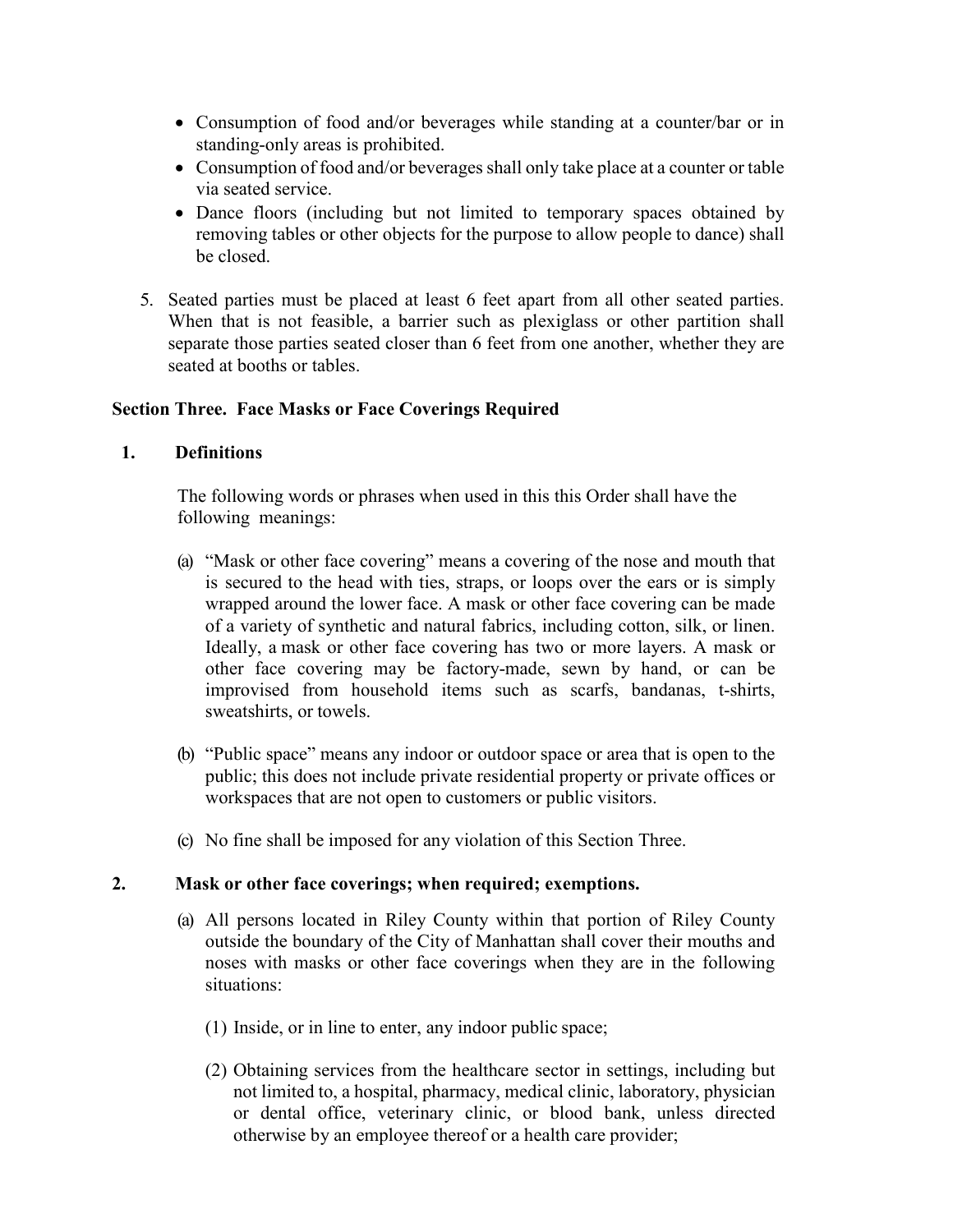- (3) Waiting for or riding on public transportation or while in a taxi, private car service, or ride-sharing vehicle; or,
- (4) While outdoors in public spaces and unable to maintain a 6-foot distance between individuals (not including individuals who reside together) with only infrequent or incidental moments of closer proximity.
- (b) The persons responsible for all businesses or organizations located in that portion of Riley County outside the boundary of the City of Manhattan, must require all employees*,* customers, visitors, members, or members of the public to wear a mask or other face covering as follows:
	- (1) Employees, when working in any space visited by customers or members of the public, regardless of whether anyone from the public is present at the time;
	- (2) Employees, when working in any space where food is prepared or packaged for sale or distribution to others;
	- (3) Employees, when working in or walking through common areas, such as hallways, stairways, elevators, and parking facilities;
	- (4) Customers, members, visitors, or members of the public, when in a facility managed by the business or organization; or
	- (5) Employees, when in any room or enclosed area where other people (except for individuals who reside together) are present and are unable to maintain a 6-foot distance except for infrequent or incidental moments of closer proximity.
- (c) The following individuals located in that portion of Riley County outside the boundary of the City of Manhattan are exempt from wearing masks or other face coverings in the situations described in subsections (a) and (b) of Section Three:
	- (1) Persons age five years or under—children age two years and under in particular should not wear a face covering because of the risk of suffocation;
	- (2) Persons with a medical condition, mental health condition, or disability that prevents wearing a face covering—this includes persons with a medical condition for whom wearing a face covering could obstruct breathing or who are unconscious, incapacitated, or otherwise unable to remove a face covering without assistance;
	- (3) Persons who are deaf or hard of hearing, or communicating with a person who is deaf or hard of hearing, where the ability to see the mouth is essential for communication;
	- (4) Persons for whom wearing a face covering would create a risk to the person related to their work, as determined by local, state, or federal regulators or workplace safety guidelines;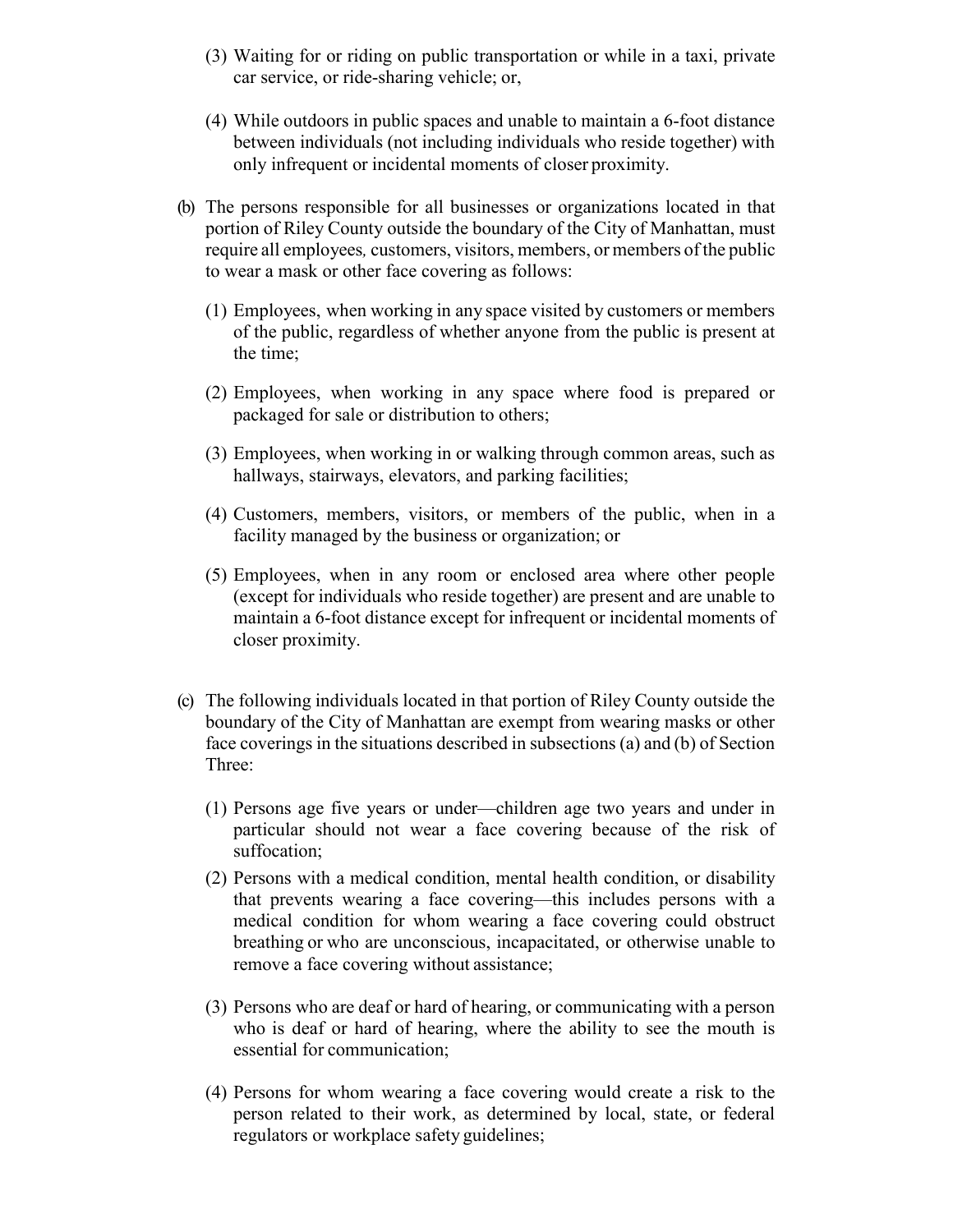- (5) Persons who are obtaining a service involving the nose or face for which temporary removal of the face covering is necessary to perform the service;
- (6) Persons who are seated at a restaurant or other establishment that offers food or beverage service, while they are eating or drinking, provided they maintain a 6-foot distance between individuals (not including individuals who reside together or are seated together) with only infrequent or incidental moments of closer proximity;
- (7) Athletes who are engaged in an organized sports activity that allows athletes to maintain a 6-foot distance from others with only infrequent or incidental moments of closer proximity;
- (8) Persons who are engaged in an activity that a professional or recreational association, regulatory entity, medical association, or other public-healthoriented entity has determined cannot be safely conducted while wearing a mask or other face covering;
- (9) Persons engaged in a court-related proceeding held or managed by the Kansas Judiciary; and
- (10) Persons engaged in any lawful activity during which wearing a mask or other face covering is prohibited by law.

**Section Four.** Pursuant to K.S.A. 65-129b, any sheriff, deputy sheriff or other law enforcement officer of the state or any political subdivision within Riley County, Kansas is hereby ordered to assist in the execution or enforcement of this order.

**Section Five.** This Order is effective at 11:59 p.m. on Tuesday, November 24, 2020 and shall remain in effect until amended, superseded, or rescinded.

**Section Six.** Any person violating any provision of this order or failing to comply with any of the above requirements shall be fined, upon conviction, up to \$100 for each offense, pursuant to K.S.A. 65-127. But no fine shall be imposed for any violation of Section Three.

This Order shall remain in effect from November 24, 2020, and shall remain in effect until amended, superseded, or rescinded in writing, by the Riley County Local Health Officer or the Board of Riley County Commissioners, sitting as the Board of Health.

SO ORDERED, this 23rd day of November, 2020.

 $\Delta$ 

Julie Gobs, Riley County Local Health Officer Administrator, Riley County Health Department 2030 Tecumseh Road Manhattan, KS 66502 Phone: 785-776-4779